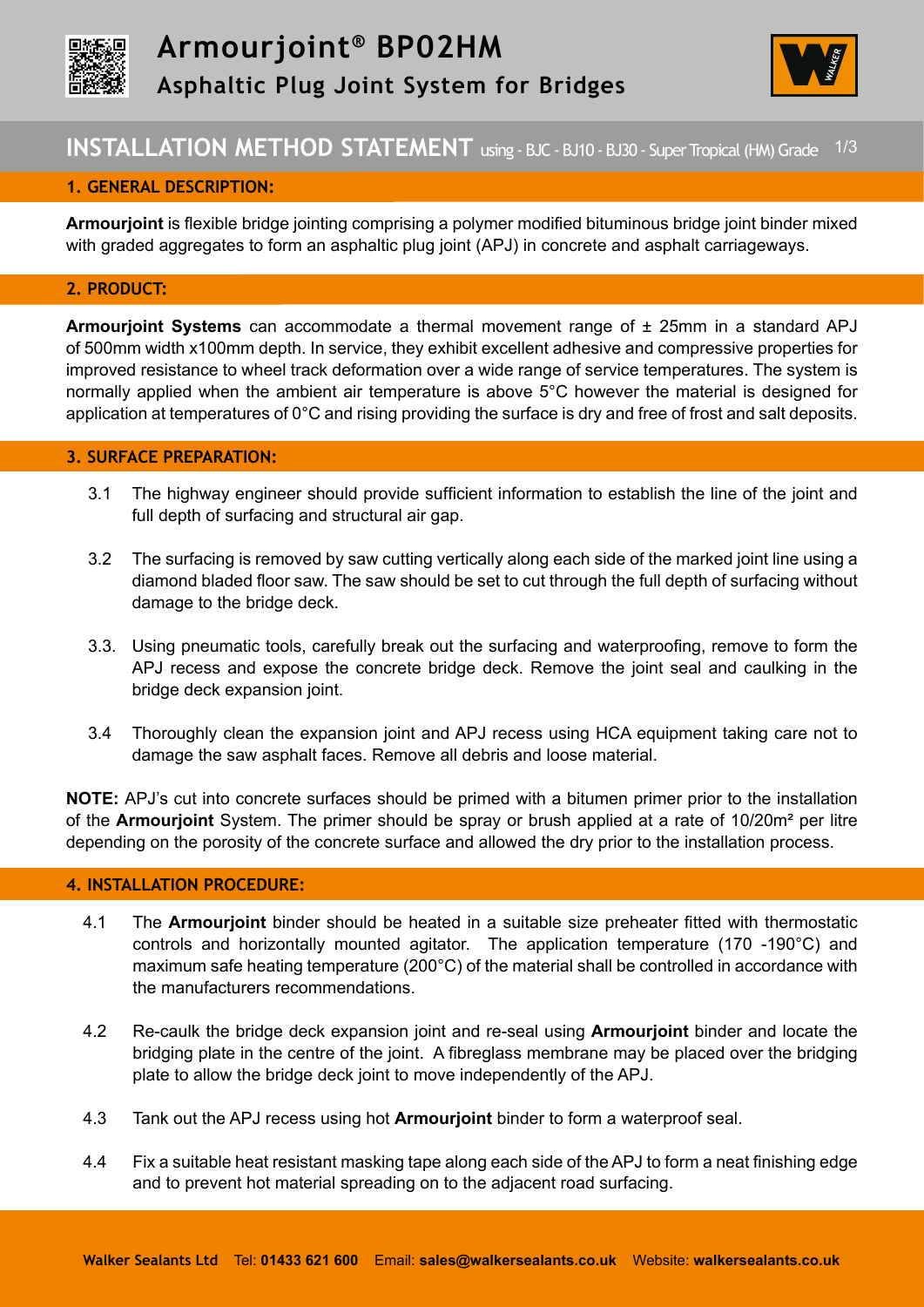



# **INSTALLATION METHOD STATEMENT** using - BJC - BJ10 - BJ30 - Super Tropical (HM) Grade 2/3

- 4.5 Heat the graded aggregate in suitably sized concrete mixer to a temperature of (150 170°C) and coat with hot **Armourjoint** binder. Place the hot matrix in the APJ recess and build up the joint in successive 50mm layers, flooding each layer in turn with hot binder until the **Armourjoint** is approximately 20 mm below the surrounding road surface.
- 4.6 The final 20 mm of the **Armourjoint** is completed using coated aggregate + hot binder mixed in the ratio of 7:1 and placed in the APJ to a level which is slightly proud of the adjacent road surface.
- 4.7 Allow the joint to cool and whilst it is still warm, tamp the surface of the joint to the profile of the surrounding road surface using a wacker plate or vibrating roller. When compacted the finished joint should have an aggregate to binder ratio of 3:1.
- 4.8 A final screed application of hot bridgejoint binder is applied to the joint surface filling up any voids, which may have formed during tamping.
- 4.9 Allow the joint to cool to ambient temperature, remove the masking tape and the installation can be opened to traffic.

**NOTE:** Where the surface of the APJ is required to have a skid resistance finish, the joint should be dressed with a suitable 3mm high PSV aggregate, which has been heated to 150-170°C, and applied immediately following the final screed application (4.8). The aggregate dressing should be lightly rolled into the surface of the APJ.

## **5. SYSTEM INSTALLATION CHECKS:**

A visual check should be carried out to determine the installation is uniform and level with the adjacent road surfacing.

## **6. SAFETY CLOTHING & EQUIPMENT:**

The following safety clothing and equipment must be worn **AT ALL TIMES** when handling, mixing or applying **Armourjoint** materials:

- **Hand Protection:** Gloves Industrial type, heat resistant with elasticated sleeves.
- **Eye Protection:** Safety Glasses, Goggles, Face Shield (When Transferring Molten Material).

**Skin Protection:** High Visibility Jacket, Hard Safety Helmet, Overalls (Flame retardant), Closed Safety Boots.

**Walker Sealants Limited**  Manufacturing & Sales Division Outland Head Bradwell, Hope Valley Derbyshire, S33 9JP Tel: 01433 621 600



Directors: J.S. Walker, J.G.R. Walker Company Reg No. 4041871 **A member of the Walker Group of Companies**